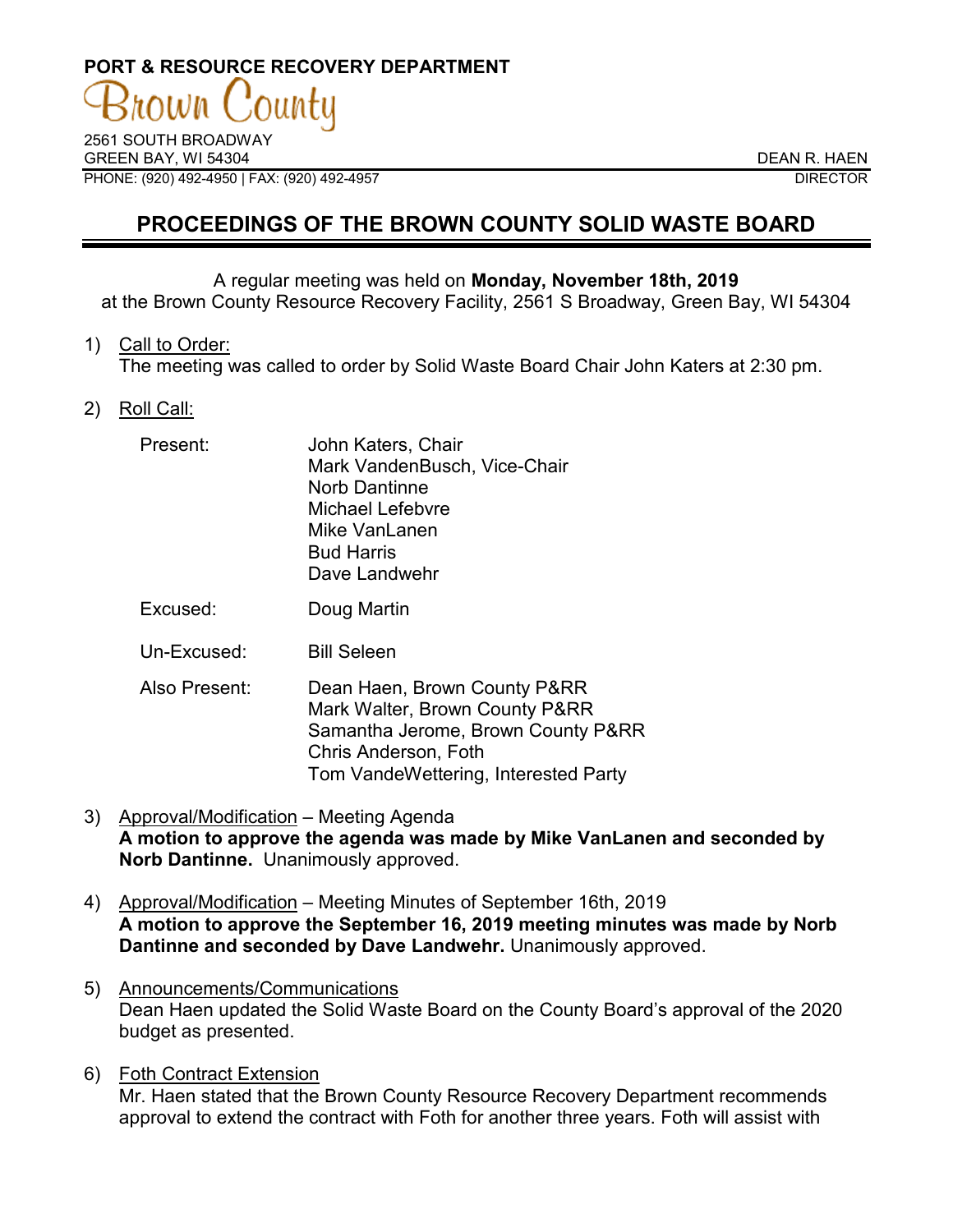opening the new South Landfill and with the first year of operation. Foth agreed to no rate increase unless CPI-W exceeds 3% in any year..

#### **A motion to approve the Foth Contract Extension for the next three year was made by Mike VanLanen and seconded by Mark Vandenbusch.** Unanimously approved.

#### 7) Transfer Station Scale Project

Chad Doverspike showed photos of the new scale, scale house, and kiosks built at the Waste Transfer Station. He also informed the Solid Waste Board that both scales now have RFID readers and stop lights. The remodeled scalehouse is set closer to the first scale and allows for a better line of sight for the scale operator. Electronic signage is soon to be installed. These electronic signs will allow the department the ability to change the messages on the signs to fit the Transfer Station's needs.

#### 8) PFAS

Mr. Haen informed the Solid Waste Board of a new contaminant of concern called PFAs. PFAs are found in ground and surface water.The most common uses include: Teflon pan coating, Gortex garments, stain resistant furniture& carpets and fire retardants among many other products. This contaminant has been around since the early 1940s. Humans are exposed to PFAs through drinking water, dust, clothing, soaps, lotions, and other products. The EPA put together a drinking water standard for PFAs of 70 parts per trillion. Wisconsin is setting their drinking water standard at 20 parts per trillion and setting standards for 36 of the most common 4,500 types of PFAs.

As a landfill, Brown County is not a generator of this contaminant, however it does receive materials containing PFAs and therefore is a cause for concern.

### 9) South Landfill

Mr. Haen explained that the Department received a Plan of Operation completeness letter for the South Landfill (SLF) from the WDNR. The WDNR has up to 90 days to review the submittal.

The Department will start sampling the private wells for the first of eight rounds of background sampling.

Mr. Doverspike explained that excavation bids are set to begin December 2019-January 2020 with excavating beginning May  $1<sup>st</sup>$ , 2020. Plans to fence the property next year are also being made.

### 10) Letter of Support for Outagamie NW Landfill

Mr. Haen stated that Outagamie is pursuing a Northwest landfill. The WDNR would not give them a feasibility determination without a letter of support from both Winnebago and Brown counties demonstrating a need for additional disposal capacity. Any use of this landfill will only occur under a new BOW agreement.

### 11) Utilization Strategy for Rate Stabilization Fund

Mr. Haen stated that the goal from 2012 was to have \$1million in the Rate Stabilization fund for the SLF and right now, the fund has \$1.1 million. The County is working with its